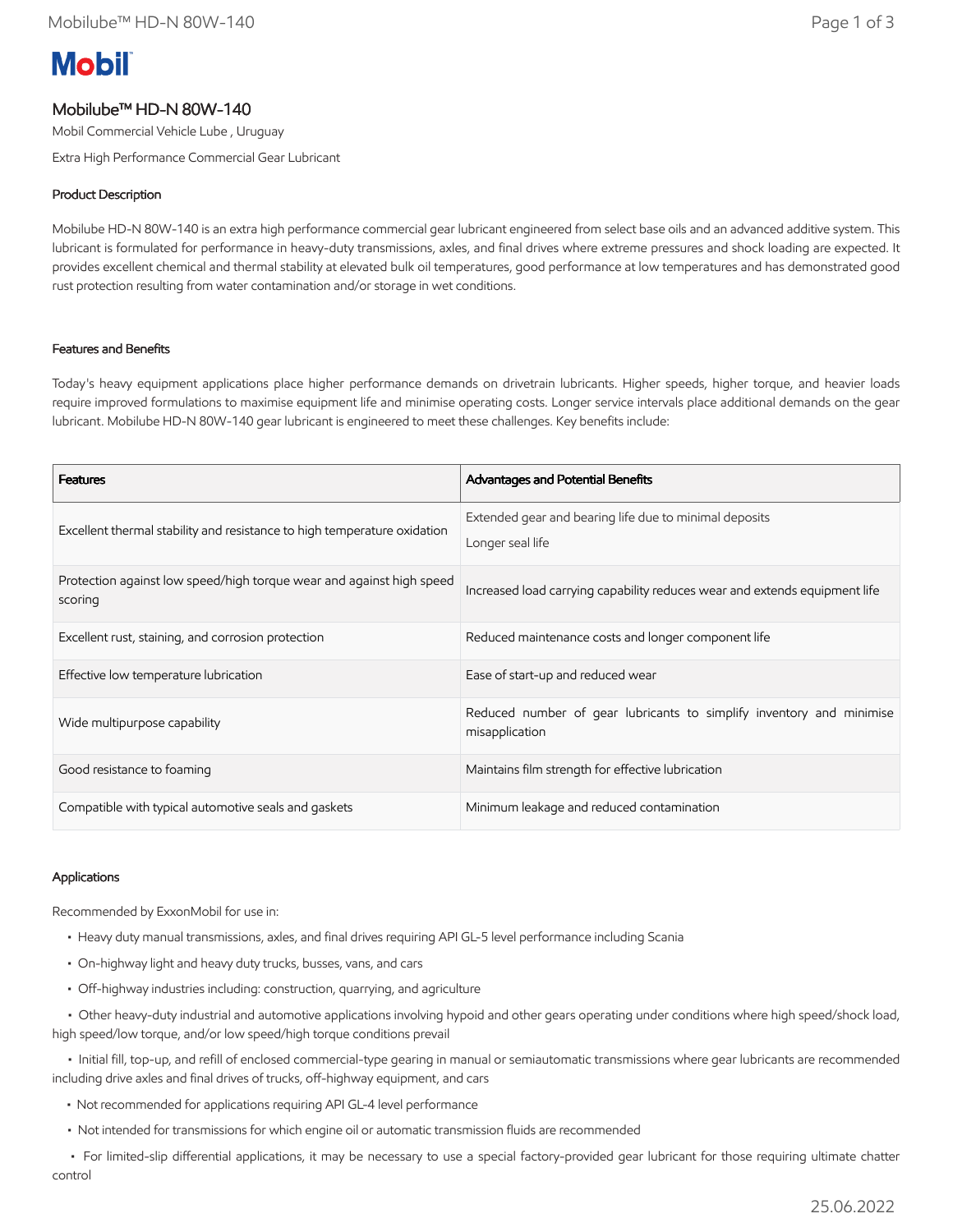## Specifications and Approvals

This product meets or exceeds the requirements of:

API GL-5

## Properties and Specifications

| Property                                      |             |
|-----------------------------------------------|-------------|
| Grade                                         | SAE 80W-140 |
| Density @ 15.6 C, kg/l, ASTM D4052            | 0.892       |
| Flash Point, Cleveland Open Cup, °C, ASTM D92 | 196         |
| Kinematic Viscosity @ 100 C, mm2/s, ASTM D445 | 25.3        |
| Kinematic Viscosity @ 40 C, mm2/s, ASTM D445  | 262         |
| Pour Point, °C, ASTM D97                      | $-30$       |
| Viscosity Index, ASTM D2270                   | 125         |

#### Health and safety

Health and Safety recommendations for this product can be found on the Material Safety Data Sheet (MSDS) @ [http://www.msds.exxonmobil.com/psims](http://www.msds.exxonmobil.com/psims/psims.aspx) /psims.aspx

All trademarks used herein are trademarks or registered trademarks of Exxon Mobil Corporation or one of its subsidiaries unless indicated otherwise.

09-2021

Lidermind SA. ( Distribuidor Oficial de Lubricantes ESSO) Gral Luna N° 1370 , Montevideo, Uruguay

#### (598-2) 208- 6961

Typical Properties are typical of those obtained with normal production tolerance and do not constitute a specification. Variations that do not affect product performance are to be expected during normal manufacture and at different blending locations. The information contained herein is subject to change without notice. All products may not be available locally. For more information, contact your local ExxonMobil contact or visit [www.exxonmobil.com](http://www.exxonmobil.com/)

ExxonMobil is comprised of numerous affiliates and subsidiaries, many with names that include Esso, Mobil, or ExxonMobil. Nothing in this document is intended to override or supersede the corporate separateness of local entities. Responsibility for local action and accountability remains with the local ExxonMobil-affiliate entities.

Energy lives here™